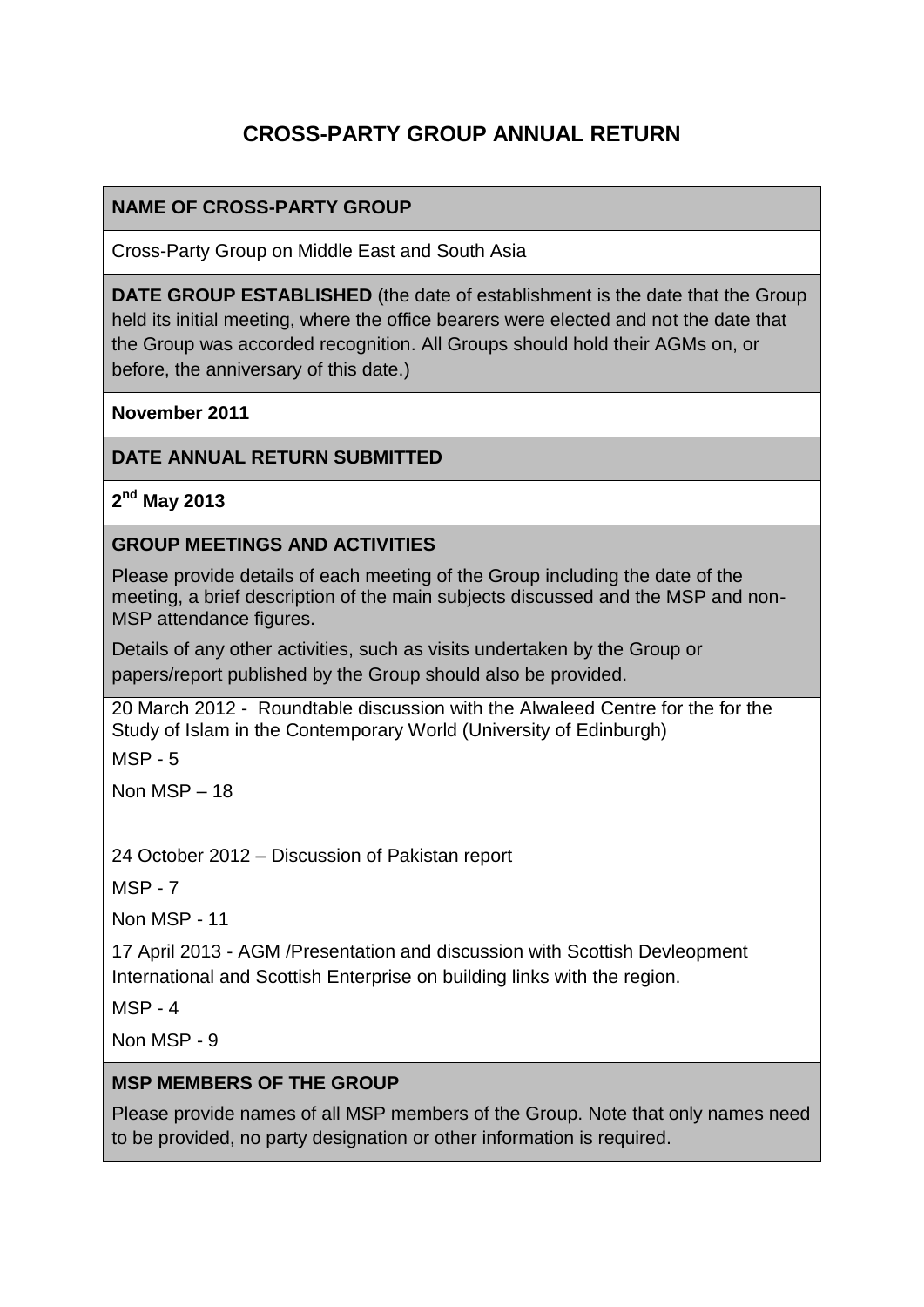Hanzala Malik

Jamie McGrigor

Jim Eadie

William Rennie

Anne McTaggart

Christina McKelvie

Jamie Hepburn

Margaret McCulloch

Mary Fee

Michael McMahon

Sarah Boyack

### **NON-MSP MEMBERS OF THE GROUP**

For organisational members please provide only the name of the organisation, it is not necessary to provide the name(s) of individuals who may represent the organisation at meetings of the Group.

| <b>Individuals</b> | <b>Umbreen Khalid</b>             |
|--------------------|-----------------------------------|
|                    | Dr Crispin Bates                  |
|                    | <b>Mohammed Aslam</b>             |
|                    | Masud khan                        |
|                    | Shami Khan                        |
|                    | <b>Khalid Mir</b>                 |
|                    | Dr Andrew Newman                  |
|                    | Joseph Feimann                    |
|                    | Naeem Khalid                      |
|                    |                                   |
|                    | <b>Faten Hameed</b>               |
|                    | <b>Javed Tariq</b>                |
|                    | <b>Akhter Bhutta</b>              |
|                    | <b>Tahir Bashir</b>               |
|                    | <b>Bilal Ahmed</b>                |
|                    | Nadeem Arshad                     |
|                    | Goran Abdulla                     |
|                    | Cllr Mohammed Razaq               |
|                    | <b>Eddie Holmes</b>               |
|                    | <b>Bob Haddow</b>                 |
|                    | Fiona Voronova                    |
| Organisations      | <b>FRAE Fife</b>                  |
|                    | <b>Today's Scotland</b>           |
|                    | <b>Edinburgh Kurdish Society</b>  |
|                    | Beyond the Veil Edinburgh         |
|                    | <b>Lothian and Borders Police</b> |
|                    | Scottish Arab Federation (SAFe)   |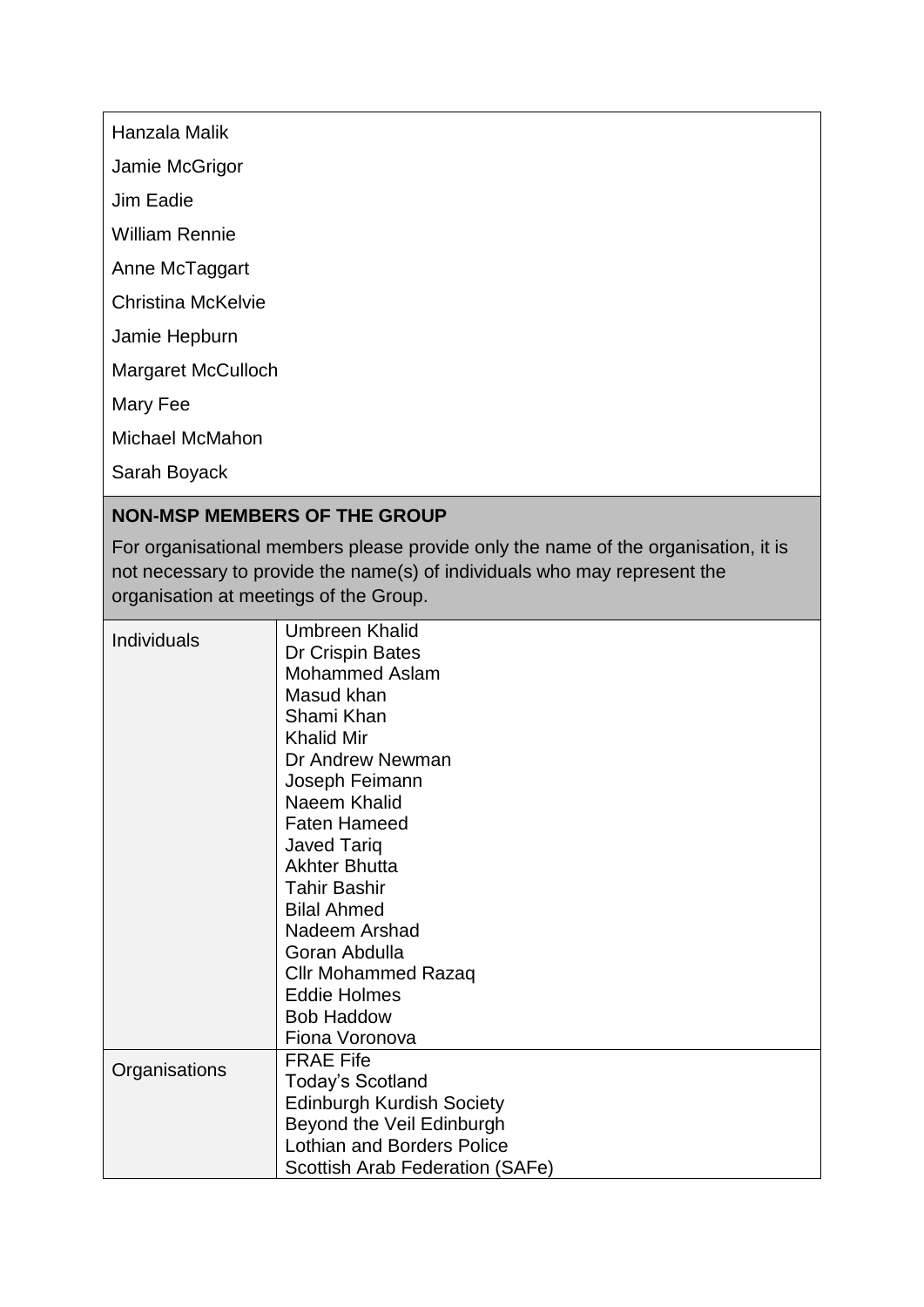| West of Scotland Regional Equality Council               |
|----------------------------------------------------------|
| Muslim Strategic Sisterhood Scotland (MS3)               |
| Edinburgh and East of Scotland Pakistan Association      |
| Alwaleed Centre for Centre for the Study of Islam in the |
| Contemporary World (University of Edinburgh)             |
| <b>Kurdish Society Scotland</b>                          |
| Scottish Friends of Kurdistan                            |
| <b>Scottish Iraqi Society</b>                            |

## **GROUP OFFICE BEARERS**

Please provide names for all office bearers. The minimum requirement is that two of the office bearers are MSPs and one of these is Convener – beyond this it is a matter for the Group to decide upon the office bearers it wishes to have. It is permissible to have more than one individual elected to each office, for example, coconveners or multiple deputy conveners.

| Convener               | Hanzala Malik MSP                                     |
|------------------------|-------------------------------------------------------|
| <b>Deputy Convener</b> | Jamie McGrigor MSP, Jim Eadie MSP, William Rennie MSP |
| Secretary              | <b>Umbreen Khalid</b>                                 |
| Treasurer              | <b>Cllr Mohammed Razaq</b>                            |

## **FINANCIAL BENEFITS OR OTHER BENEFITS RECEIVED BY THE GROUP**

Please provide details of any financial or material benefit(s) received from a single source in a calendar year which has a value, either singly or cumulatively, of more than £500. This includes donations, gifts, hospitality or visits and material assistance such as secretariat support.

Details of material support should include the name of the individual providing support, the value of this support over the year, an estimate of the time spent providing this support and the name of the organisation that this individual is employed by / affiliated to in providing this support.

Groups should provide details of the date on which the benefit was received, the value of the benefit and a brief description of the benefit.

N/A secretariat support undertaken on a voluntary basis

## **SUBSCRIPTION CHARGED BY THE GROUP**

Please provide details of the amount charged and the purpose for which the subscription is intended to be used.

None (at the moment of submission)

**CONVENER CONTACT DETAILS**